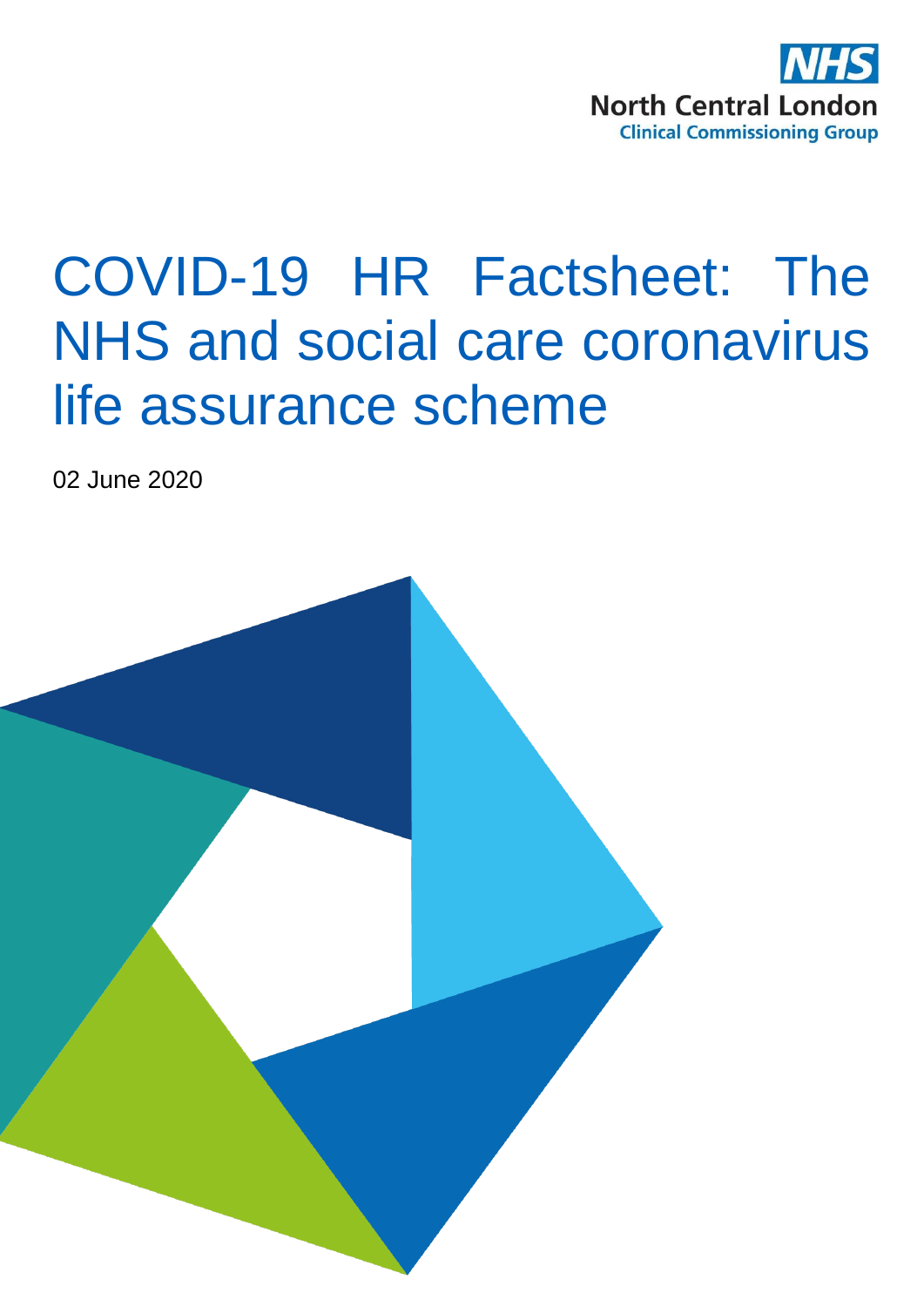#### **Introduction**

A new scheme was announced by the Secretary of State announced on 27 April 2020 to provide life assurance benefits for eligible NHS and social care staff in England who are performing frontline work during the COVID-19 pandemic. This is in recognition of the increased risks that staff are currently facing and will cover coronavirus related deaths of workers in frontline roles during the outbreak. It will also cover staff who provide hands-on personal care for people who have contracted coronavirus or work in health or care settings where the virus is present.

This factsheet provides the details of the scheme, the eligibility criteria and claims process.

### Life Assurance Scheme Details and Eligibility

In the event of an eligible staff member dying in the course of COVID-19 work, a lump sum payment of £60,000 will be made to their estate, regardless of their salary. The scheme is non-contributory meaning there is no cost to staff or employers.

The scheme is time-limited, providing cover for the duration of the pandemic until the relevant NHS workforce provisions of the Coronavirus Act 2020 are withdrawn. Deaths that occurred before the announcement of the scheme will also be considered.

The scheme is separate from the NHS Pension Scheme, meaning this payment will be made in addition to any death benefits in relation to NHS Pension Scheme membership. To be eligible for the scheme the following criteria must be met:

- Staff must be employed by an NHS body, an organisation that supports the delivery of NHS services or work on an NHS contract e.g. primary care medical and dental services
- The individual must have been exposed to a high risk of contracting coronavirus disease whilst carrying out their work.
- Staff will be covered if they interact directly with coronavirus patients or if they carry out vital duties within these care environments, for example, cleaners and porters.
- The individual must have been at work in the 14 days prior to the onset of their coronavirus symptoms.
- The Secretary of State for Health and Social Care must be reasonably satisfied that coronavirus was the whole or main cause of death.

Staff can be:

- full-time or part-time
- permanent or temporary, including agency workers and locums
- retired staff who have returned to NHS employment
- students taking up paid frontline roles.

#### Making a Claim and Eligibility Criteria

For a claim to be accepted, the Secretary of State must be reasonably satisfied that:

coronavirus disease was wholly or mainly the cause of death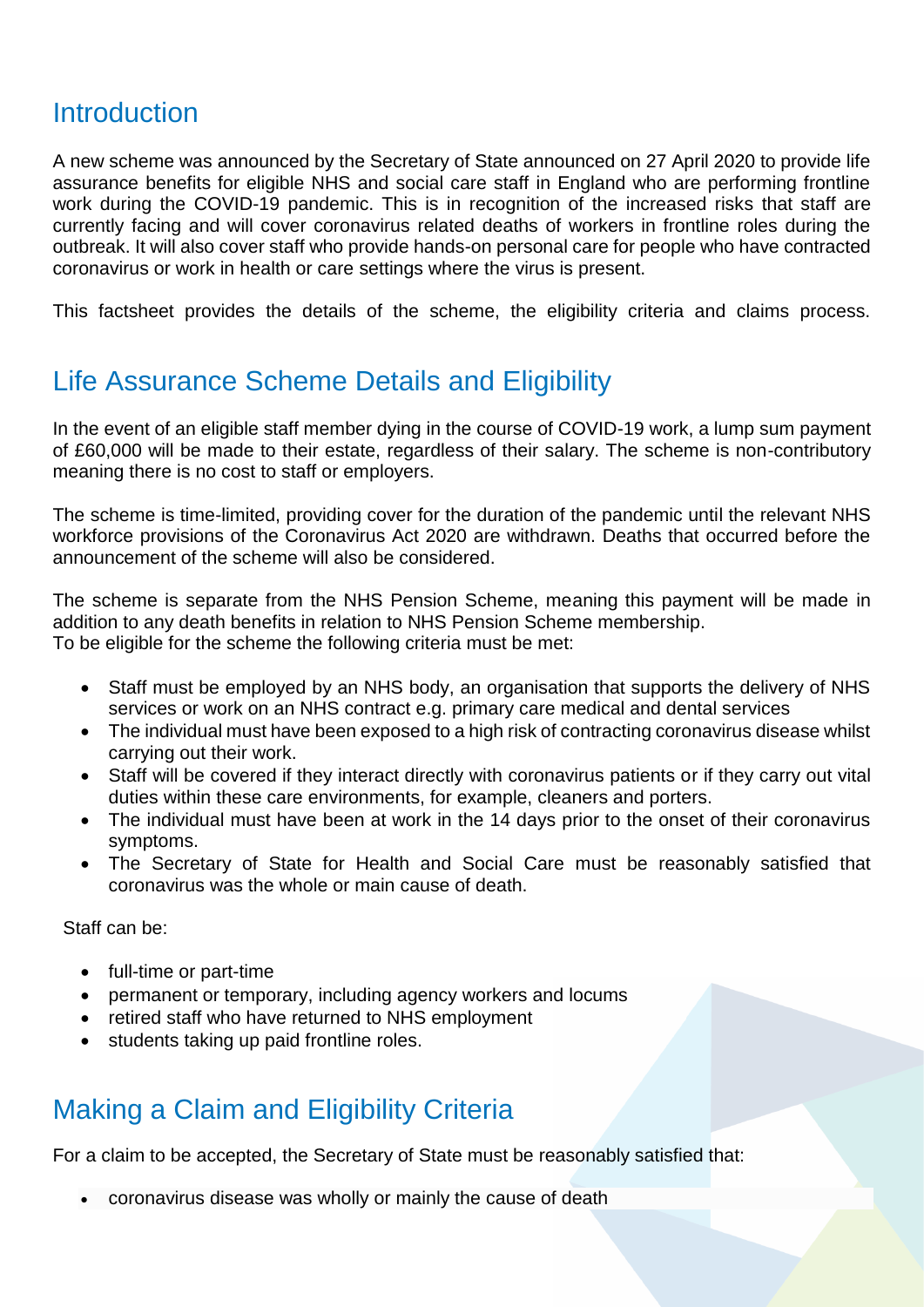- the individual was exposed to a high risk of contracting coronavirus disease in circumstances where they could not reasonably avoid that risk because of the nature and location of the work their work
- the individual contracted coronavirus in the course of their work

Circumstances that likely fall within these criteria are where the individual was:

- testing or diagnosing whether a person is infected with or contaminated by coronavirus
- coming into close proximity by reason of caring for, supporting, treating or providing other clinical service to a person who has, or is suspected of having, coronavirus or coronavirus disease
- providing any other type of service within the same environments where those services are delivered

Where the individual was performing duties that do not fit these scenarios, or if it's difficult to establish the presence of coronavirus in the workplace, the claimant is invited to explain why they think the individual was exposed to a high risk of contracting coronavirus because of the nature and location of their work. The claimant's explanation will be appropriately considered.

#### Claims Process

The scheme will be administered by the NHS Business Services Authority (NHS BSA) and will be co-ordinated by the CCG HR team on notification via the line manager/Director that a CCG colleague has passed away and the circumstances of the death have been confirmed by HR via the next of kin. Where it is identified that a colleague may be eligible for the life assurance benefit, HR will ask the next of kin for details of their legal representative to begin the claims process.

The CCG will begin the claims process by completing the [NHSandSocialCareCLASformEnglandv2](https://www.nhsbsa.nhs.uk/sites/default/files/2020-06/NHSandSocialCareCLASformEngland.v2.01.06.20.pdf)

The claim form should also be completed by the legal personal representative for the deceased or a solicitor acting on behalf of the estate.

HR will request the following information from the next of kin/claimant in order to certify the claim form:

- details of the deceased
- details of the legal personal representative or solicitor
- employment information about the deceased
- the cause of death, as listed on the death certificate
- payment details

The legal personal representative or solicitor will also need to provide the employer with the death certificate and either:

- an original Grant of Probate,
- original Letters of Administration

If there's more than one legal personal representative, each must complete a claim form annex to confirm they agree with the payment details provided on the claim form.